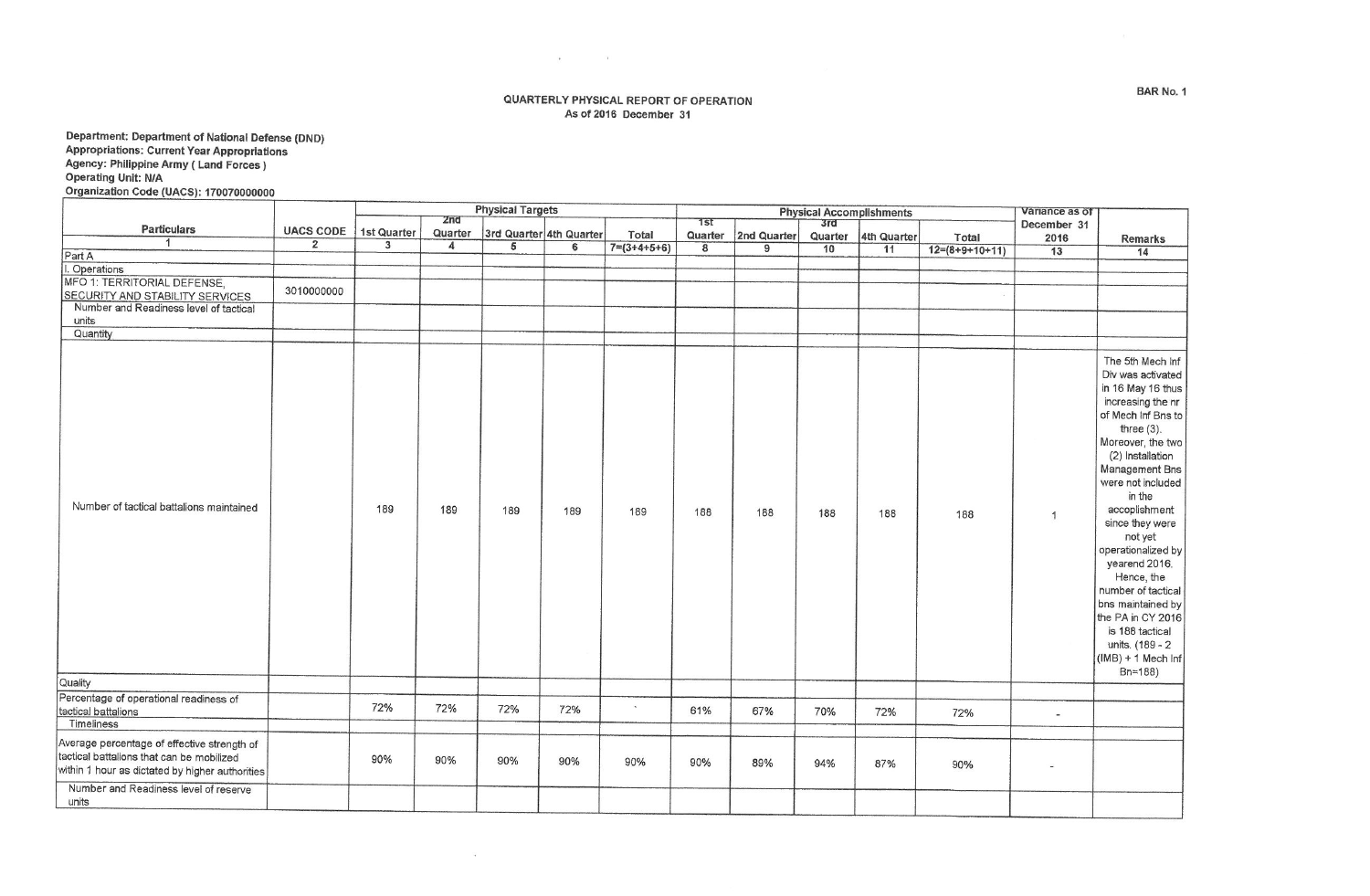|                                                                    |                  |             |                | <b>Physical Targets</b> |                         |       |                | <b>Physical Accomplishments</b> | Variance as of |             |       |                     |                                                                                                                                                                 |
|--------------------------------------------------------------------|------------------|-------------|----------------|-------------------------|-------------------------|-------|----------------|---------------------------------|----------------|-------------|-------|---------------------|-----------------------------------------------------------------------------------------------------------------------------------------------------------------|
| <b>Particulars</b>                                                 | <b>UACS CODE</b> | 1st Quarter | 2nd<br>Quarter |                         | 3rd Quarter 4th Quarter | Total | 1st<br>Quarter | 2nd Quarter                     | 3rd<br>Quarter | 4th Quarter | Total | December 31<br>2016 | Remarks                                                                                                                                                         |
| Quantity                                                           |                  |             |                |                         |                         |       |                |                                 |                |             |       |                     |                                                                                                                                                                 |
| Number of ready reserve battalions<br>Imaintained                  |                  | 81          | 81             | 81                      | 81                      | 81    | 81             | 81                              | 81             | 81          | 81    | $\sim$              |                                                                                                                                                                 |
| Quality                                                            |                  |             |                |                         |                         |       |                |                                 |                |             |       |                     |                                                                                                                                                                 |
| Percentage of operational readiness of<br>ready reserve battalions |                  | 72%         | 72%            | 72%                     | 72%                     | 72%   | 39%            | 48%                             | 50%            | 65%         | 65%   | 7%                  | The low personnel<br>fill-up in RCDGs to<br>handle reservist-<br>related trainings<br>caused the delay<br>of completion of<br>the programmed<br>unit trainings. |

 $\mathbf{z}$  , and  $\mathbf{z}$  , and  $\mathbf{z}$ 

**Prepared By:** 

In Coordination with:

MAURITO<br>COL *G*SC (INF) PA<br>AC of S for Operations, G3 Date:  $\sigma$ g Hav Rol

This report was generated using the Unified Reporting System

**ROWEN S TOLENTINO**<br>COL GSC (CAV) PA<br>Chief, MFO, PA Date:

**Approved By:** 

 $\sim$ 

GLORIOSO V MIRANDA<br>Lieutenant General AFP<br>Acting Commanding General<br>Date: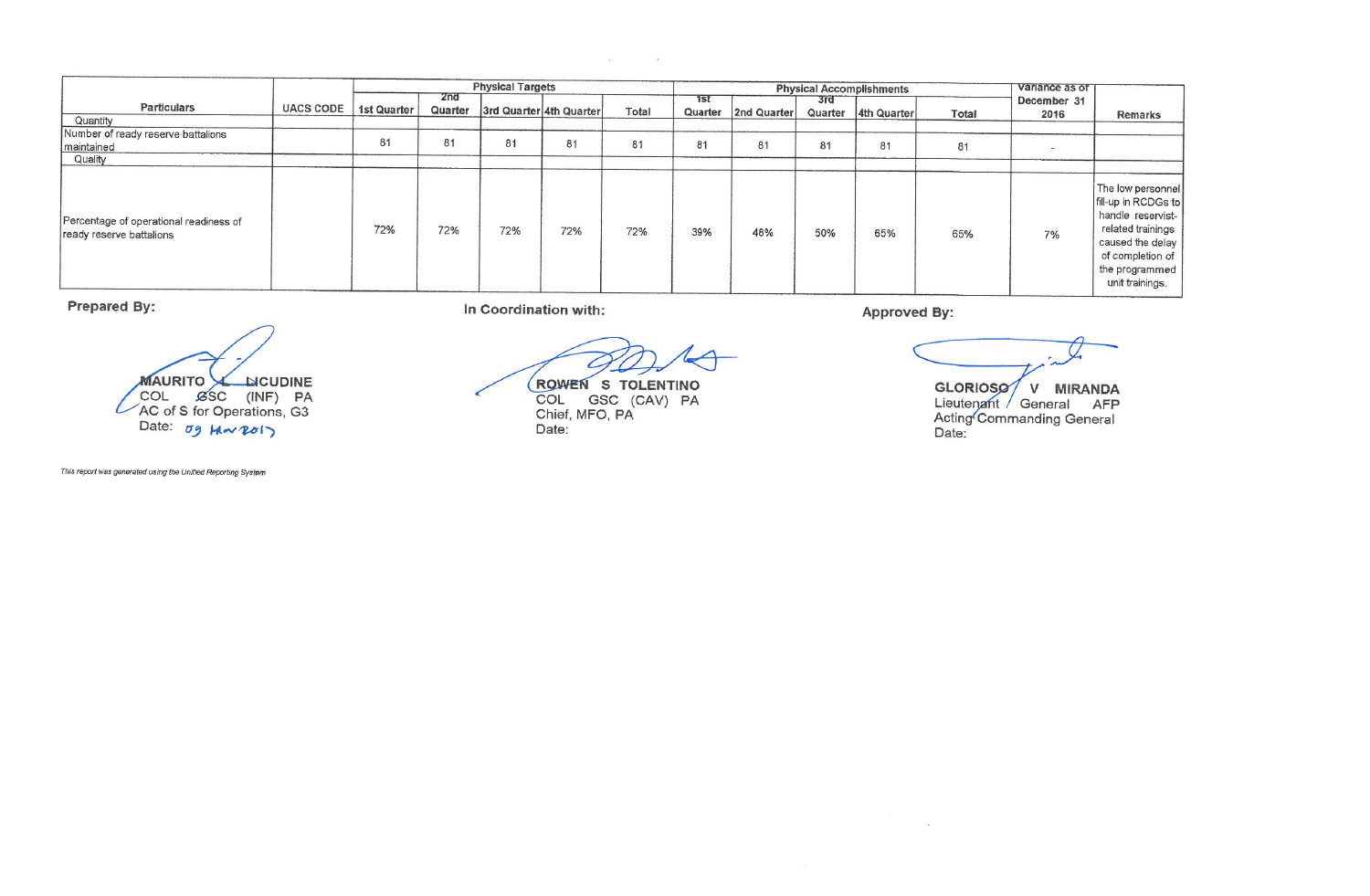## QUARTERLY PHYSICAL REPORT OF OPERATIONS<br>(1st Qtr CY 2016)

 $\sim 100$ 

 $\sim$ 

 $\Delta$ 

| Department                  | : DND             |
|-----------------------------|-------------------|
| Agency                      | : Philippine Army |
| Operating Units             |                   |
| Organization Code s (UACS). | ٠                 |

| Particular                                                                                                                 | <b>JUACS CODE</b> |             | Physical Targets Annual (2016) |                           |    |                       |             |   | Physical Accomplishments (2016) |                                         |                  |    |    |  |
|----------------------------------------------------------------------------------------------------------------------------|-------------------|-------------|--------------------------------|---------------------------|----|-----------------------|-------------|---|---------------------------------|-----------------------------------------|------------------|----|----|--|
|                                                                                                                            |                   | 1st Quarter | 2nd Quarter                    | 3rd Quarter   4th Quarter |    | Total                 | 1st Quarter |   |                                 | 2nd Quarter   3rd Quarter   4th Quarter | Total            |    |    |  |
|                                                                                                                            |                   |             |                                | 5                         | 6. | $7 = (3 + 4 + 5 + 6)$ | 8           | 9 | 10.                             | 11                                      | $12=(8+9+10+11)$ | 13 | 14 |  |
| Operations                                                                                                                 |                   |             |                                |                           |    |                       |             |   |                                 |                                         |                  |    |    |  |
| Just and Lasting Peace and the Rule of Law<br>IIV.                                                                         |                   |             |                                |                           |    |                       |             |   |                                 |                                         |                  |    |    |  |
| MFO - Territorial Defense, Security & Stability<br>Service                                                                 |                   |             |                                | $\sim$                    |    |                       |             |   |                                 |                                         |                  |    |    |  |
| Number of factical battalions<br>maintained                                                                                |                   | 189         |                                |                           |    |                       | .187        |   |                                 |                                         |                  |    |    |  |
| 2. % Operational Readiness of tactical<br>battalions                                                                       |                   | 72%         |                                |                           |    |                       | 61%         |   |                                 |                                         |                  |    |    |  |
| 3. Average % effective strength of tactical<br>battalions that can be mobilized within one (1) hour<br>of detected threats |                   | 90%         |                                |                           |    |                       | 90%         |   |                                 |                                         |                  |    |    |  |
| 4. Number of ready reserve battalion<br>organized                                                                          |                   | 81          |                                |                           |    |                       | 81          |   |                                 |                                         |                  |    |    |  |
| 5. Operational Readines of ready reserve<br>battalion                                                                      |                   | 72%         |                                |                           |    |                       | 39%         |   |                                 |                                         |                  |    |    |  |

Prepared BY:

 $\mathcal{L}^{\text{max}}_{\text{max}}$  and  $\mathcal{L}^{\text{max}}_{\text{max}}$ 

 $\mathcal{A}^{\mathcal{A}}$ 

 $\alpha$  and  $\alpha$  and  $\alpha$  . And

BARTOLOME WEENTED BACARRO<br>COL GSC (INF) PA<br>AC of S for Opps, G3, PA

In Coordination with :

 $\mathcal{L}$ 

 $\sim$   $\alpha$ 

(ROWEN STOLENTINO)<br>COL GSC (CAV) PA<br>Chief, MFO, PA

 $\langle \rangle$ 

Approved By:

EDUARDO M AÑO<br>Lieutenant General AFP Y

 $\lambda$ 

BAR No. 1